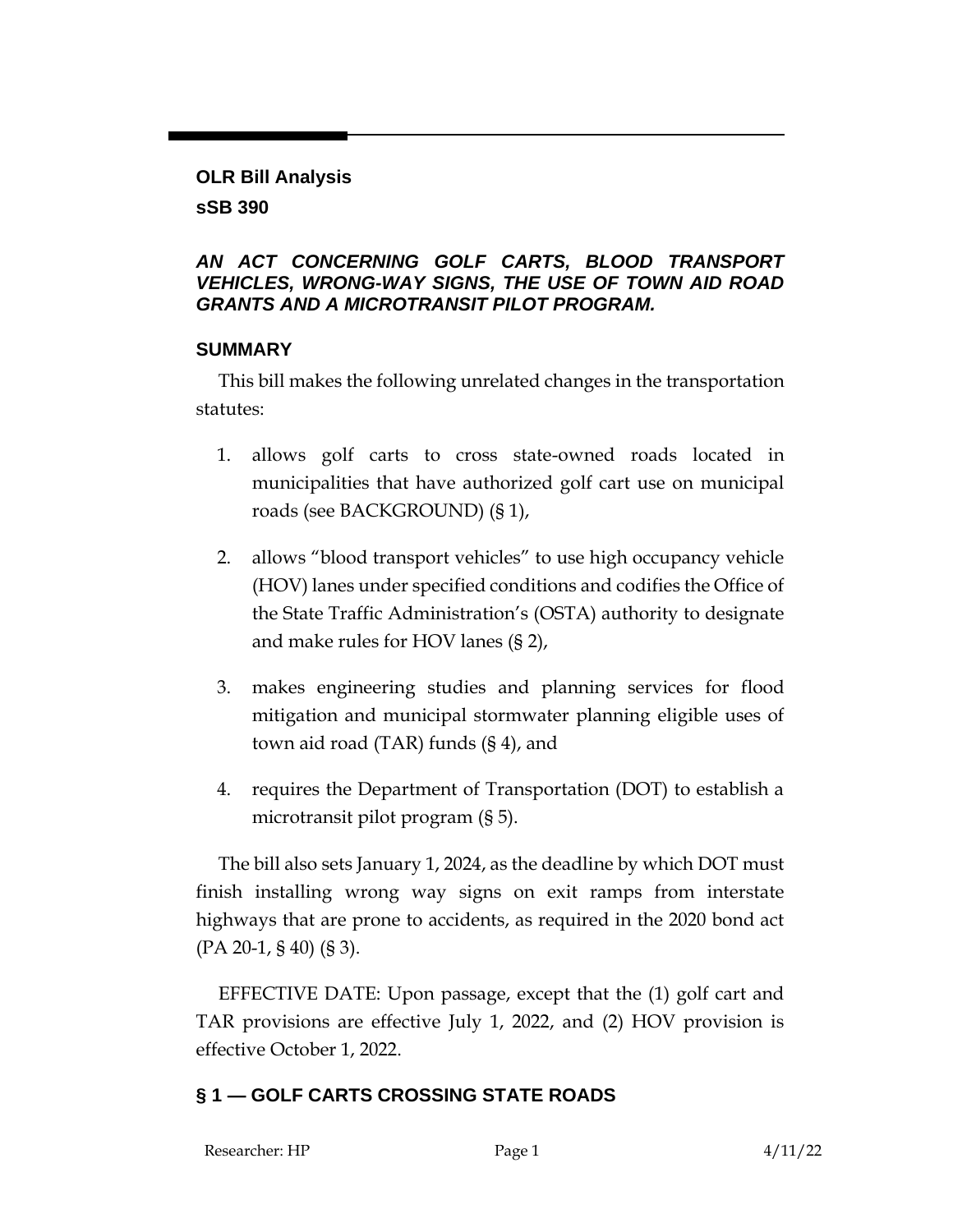The bill allows golf carts to cross state-owned roads in municipalities that have authorized golf cart use on municipal roads. It does so by exempting golf carts in this specific circumstance from the definition of motor vehicle, which allows them to operate unregistered. In practice, golf carts are considered unsuitable for public road use and therefore cannot be registered with the Department of Motor Vehicles.

Existing law already allows golf carts to cross state-owned roads to travel from one part of a golf course to another.

# **§ 2 — HOV LANES AND BLOOD TRANSPORT VEHICLES**

Under existing agency practice, OSTA designates lanes on multi-lane limited access highways as HOV lanes and erects signs indicating the lanes and the rules for their use. The bill codifies this authority and allows OSTA to adopt regulations to implement the bill's provisions.

The bill also requires OSTA to allow "blood transport vehicles" to use HOV lanes, regardless of the number of passengers, when the vehicle is transporting human blood and blood products between a collection point and a hospital or storage center. A blood transport vehicle is a vehicle owned by a nonprofit general blood banking operation or statelicensed nonprofit blood collection facility and used to transport blood and blood products (e.g., plasma or platelets).

To use the HOV lane, the bill requires blood transport vehicles to display, on each side and the rear, a removable decal or sign indicating that it is transporting blood and blood products between a collection point and a hospital or storage center. The vehicle must also display the logo or emblem of the blood banking operation or collection facility, as applicable, on each side of the vehicle.

Federal law establishes HOV lane rules that states must follow, generally requiring that the lanes be restricted to vehicles with at least two occupants with certain exceptions (23 U.S.C. § 166). The recent federal infrastructure bill expanded these exceptions to include blood transport vehicles (Infrastructure Investment and Jobs Act, P. L. 117-58, § 11527).